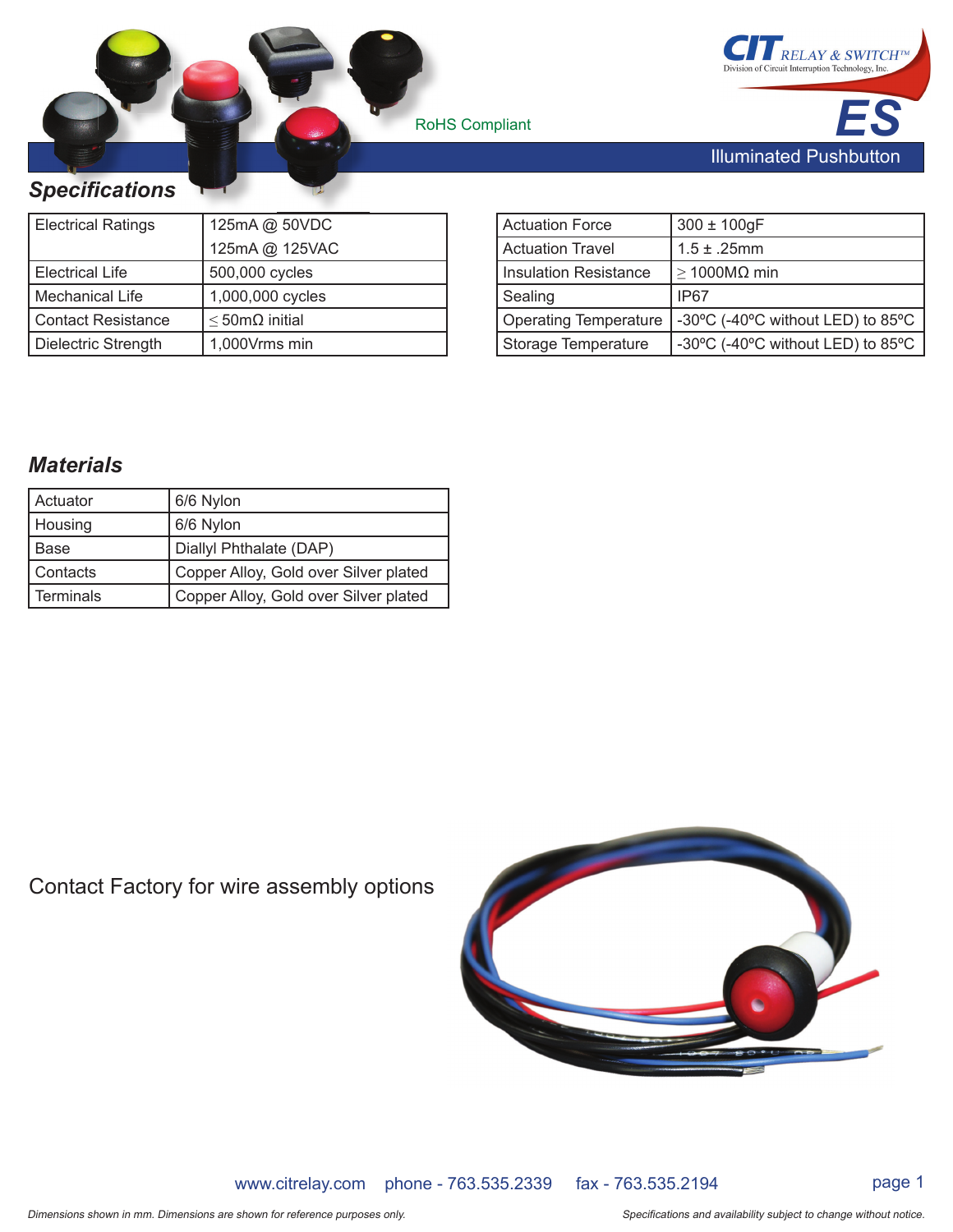

# *Ordering Information*

| 1. Series                                                                                                                                                                                                        | <b>ES</b>                                                                                                    | A | $\overline{N}$ | M | L | $\overline{2}$ | G | B | <b>GB</b> |
|------------------------------------------------------------------------------------------------------------------------------------------------------------------------------------------------------------------|--------------------------------------------------------------------------------------------------------------|---|----------------|---|---|----------------|---|---|-----------|
| <b>ES</b>                                                                                                                                                                                                        |                                                                                                              |   |                |   |   |                |   |   |           |
| 2. Contact Configuration<br>$A =$ SPST N.O.                                                                                                                                                                      |                                                                                                              |   |                |   |   |                |   |   |           |
|                                                                                                                                                                                                                  | B = SPST N.C. **Not available with Led                                                                       |   |                |   |   |                |   |   |           |
| 3. Switch Function<br>$L =$ Latching<br>$N =$ Momentary                                                                                                                                                          |                                                                                                              |   |                |   |   |                |   |   |           |
| 4. Housing / Actuator Finish<br>$M =$ Matte                                                                                                                                                                      |                                                                                                              |   |                |   |   |                |   |   |           |
| 5. Actuator Style<br>D = Round, no LED<br>$F =$ Round with flat, no LED<br>H = Raised, no LED<br>$L =$ Round with flat, LED<br>$S = Square$ , no LED *Square actuator style not available with latching function |                                                                                                              |   |                |   |   |                |   |   |           |
| 6. Actuator Color<br>$1 =$ White<br>$2 = Black$<br>$3 = Red$<br>$4 =$ Yellow<br>$5 = Green$<br>$6 = Orange$<br>$7 = Blue$<br>8 = Dark Gray                                                                       |                                                                                                              |   |                |   |   |                |   |   |           |
| 7. Bushing<br>F = Snap-In (0.8 $\sim$ 1.8mm thick panel) *Not available with latching function<br>$G = 12 \times 0.75$ SI Threaded                                                                               |                                                                                                              |   |                |   |   |                |   |   |           |
| 8. Terminals<br>$B =$ Solder Lug                                                                                                                                                                                 |                                                                                                              |   |                |   |   |                |   |   |           |
| 9. LED Color<br>$X = no LED$<br>$R = Red$<br>$Y =$ Yellow<br>$B = Blue$<br>$W = White$                                                                                                                           | G = Green PG = Pure Green<br>RG = Red/Green dual LED<br>RB = Red/Blue dual LED<br>YG = Yellow/Green dual LED |   |                |   |   |                |   |   |           |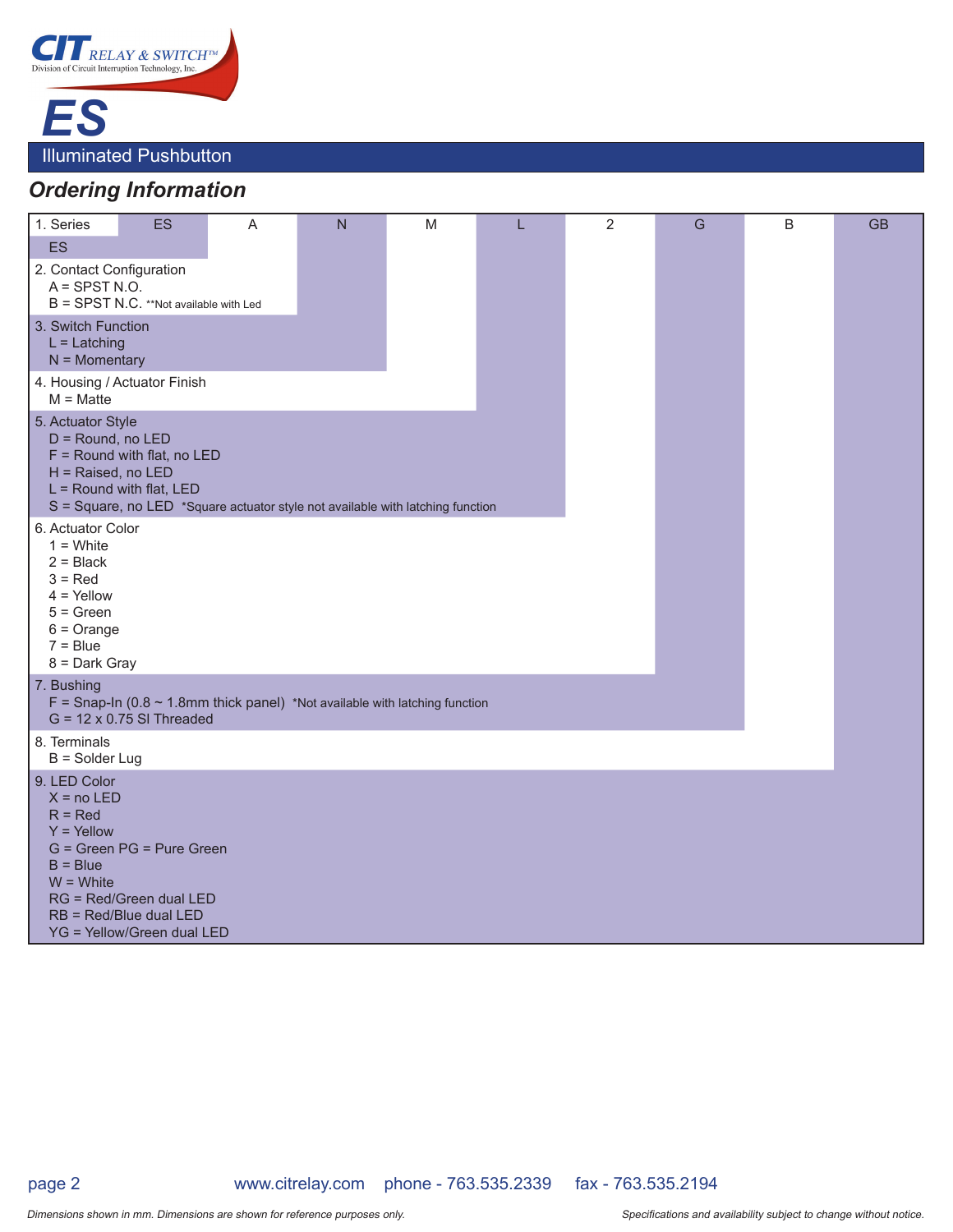

### *Dimensions*



www.citrelay.com phone - 763.535.2339 fax - 763.535.2194

page 3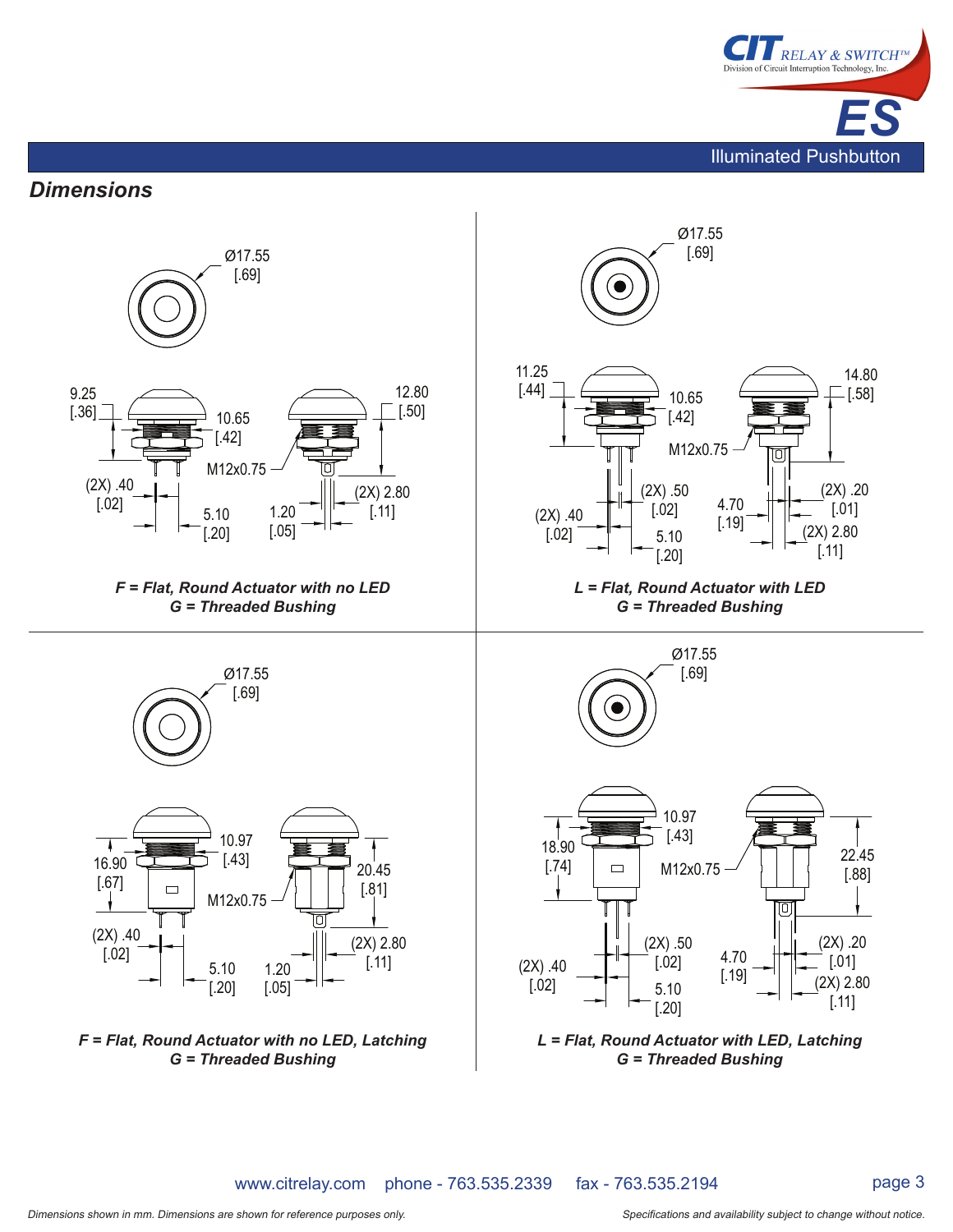

#### *Dimensions*



*F = Flat, Round Actuator with no LED F = Snap-In Bushing*

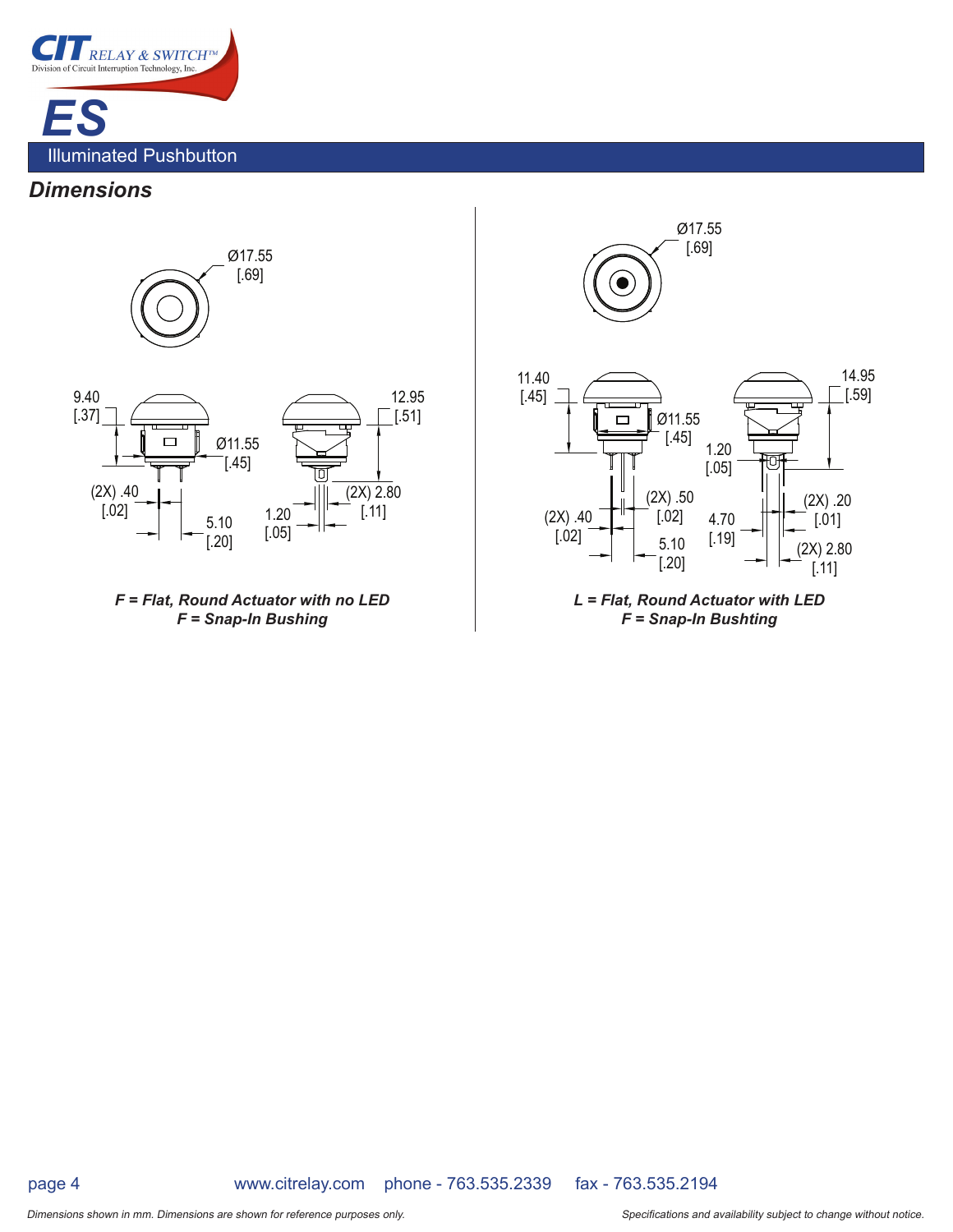

*Actuators*



page 5